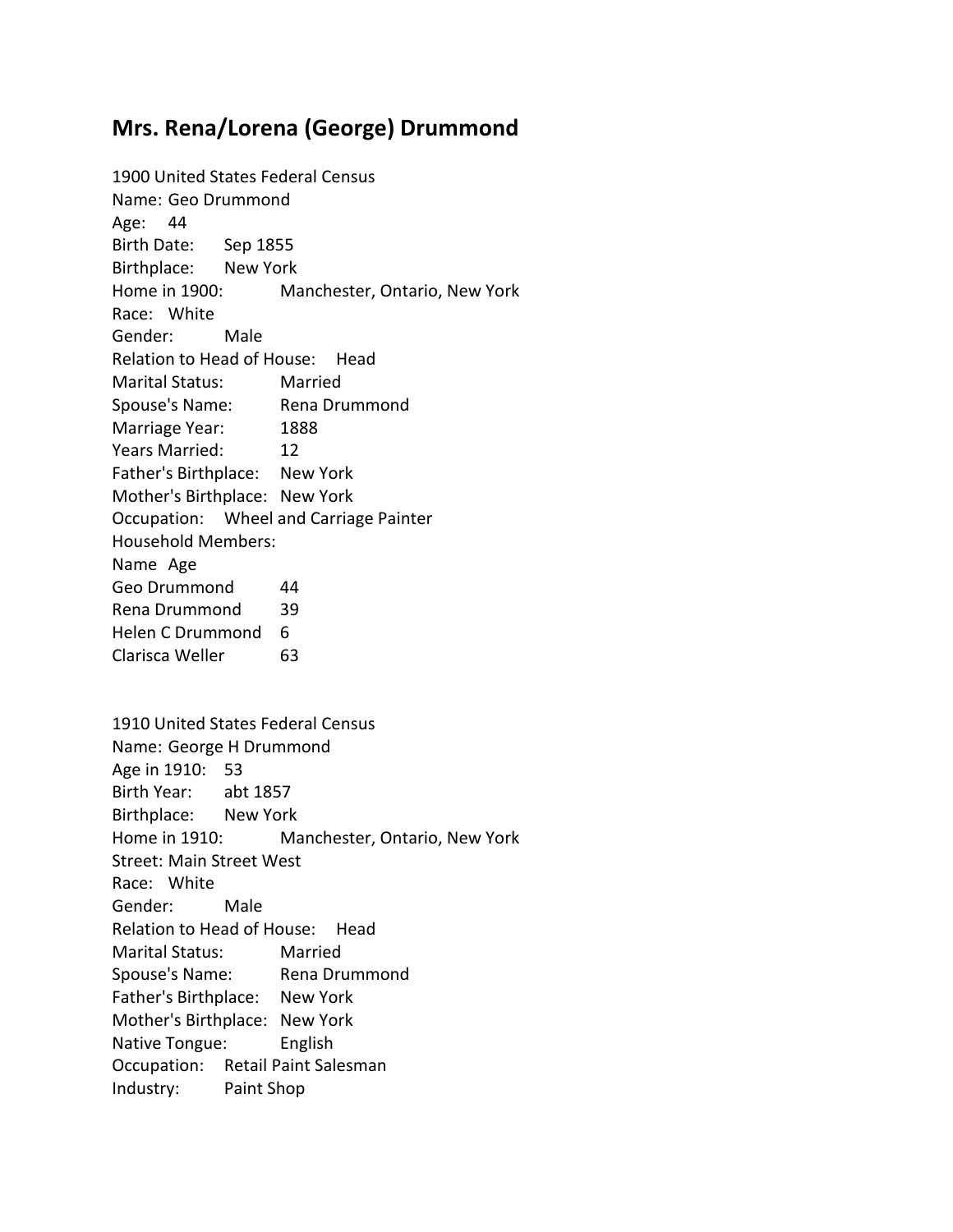Employer, Employee or Other: Employer Home Owned or Rented: Rent Farm or House: House Able to Read: Yes Able to Write: Yes Years Married: 22 Neighbors: View others on page Household Members: Name Age George H Drummond 53 Rena Drummond 50 Helen C Drummond 15 1920 United States Federal Census Name: George Drummond Age: 63 Birth Year: abt 1857 Birthplace: New York Home in 1920: Manchester, Ontario, New York House Number: 7 Race: White Gender: Male Relation to Head of House: Head Marital Status: Married Spouse's Name: Lorena Drummond Father's Birthplace: New York Mother's Birthplace: New York Able to Speak English: Yes Occupation: Painter Industry: Machine Shop Employment Field: Wage or Salary Home Free or Mortgaged: Free Neighbors: View others on page Household Members: Name Age George Drummond 63 Lorena Drummond 60 Helen C Drummond 25 1930 United States Federal Census Name: George H Drummond Birth Year: abt 1856

Gender: Male

Race: White